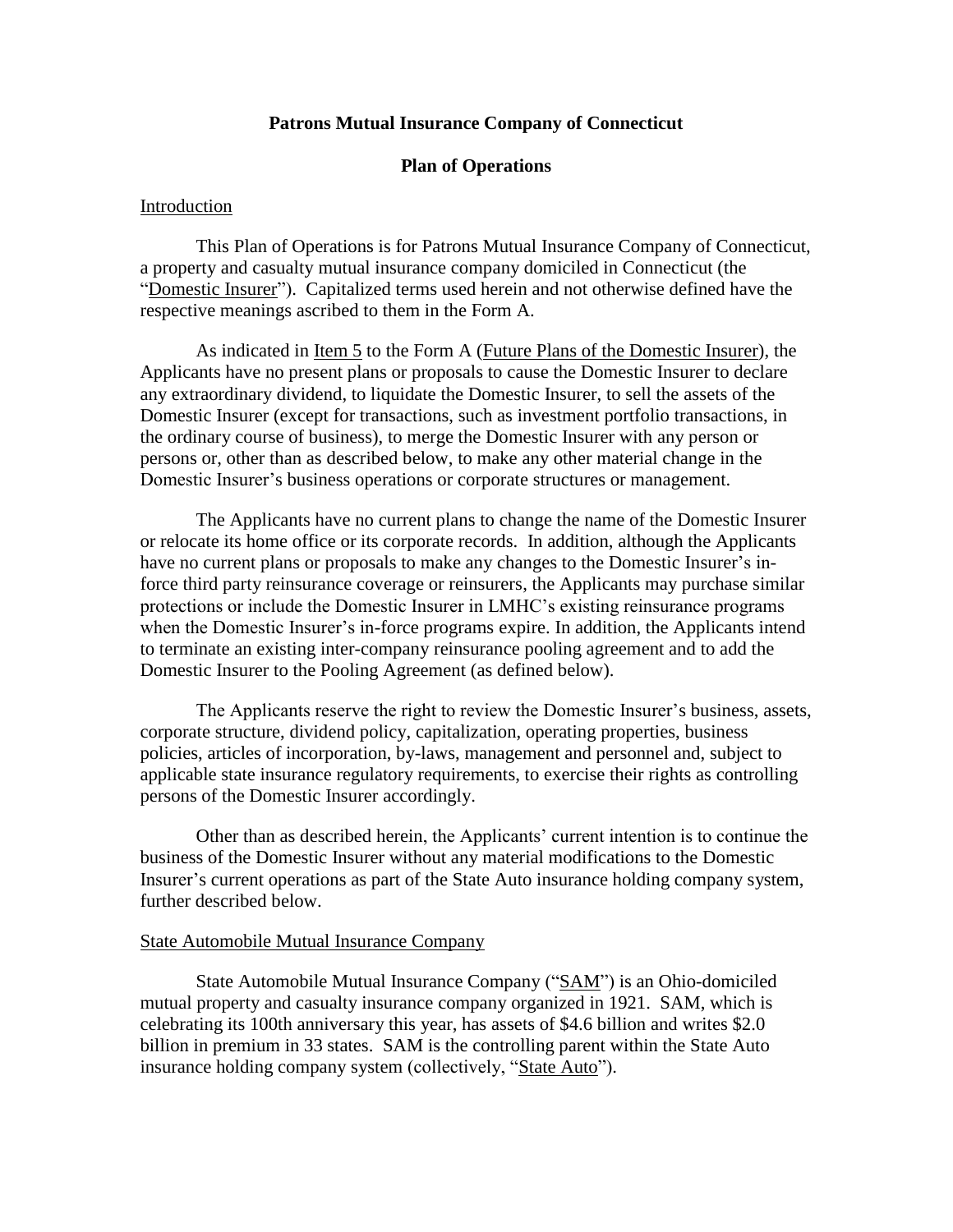State Auto's principal lines of business include personal and commercial automobile, homeowners, commercial multi-peril, workers' compensation, general liability and fire insurance. State Auto exited its specialty business and stopped writing this business on a net basis in 2018; as a result, the specialty insurance segment is no longer a reportable segment and is disclosed as "specialty run-off."

As of July 12, 2021, SAM held approximately 58.8% of the outstanding common shares of State Auto Financial Corporation, a publicly traded Ohio corporation ("STFC"). As of December 31, 2020, STFC had 3.1 billion in total consolidated assets, \$3.1 billion in total consolidated liabilities and \$1.5 billion in total consolidated annual revenue.

The operations of State Auto are headquartered in Columbus, Ohio.

#### Patrons Mutual Insurance Company of Connecticut (the Domestic Insurer)

The Domestic Insurer is a property and casualty mutual insurance company domiciled in Connecticut. Following the approval of the Department, SAM acquired control of the Domestic Insurer in 2007 through a mutual affiliation transaction.

The Domestic Insurer primarily underwrites personal, commercial and farmowners insurance products through independent agents in Connecticut and Massachusetts. The personal insurance products include private passenger automobile, homeowners and umbrella coverage. Its commercial insurance products include business owners, artisan contractor, commercial package, dwelling fire and umbrella coverage.

## Distribution

The State Auto group, including the Domestic Insurer, markets its insurance products throughout the United States primarily through independent agencies, which include retail agencies and wholesale brokers. The personal insurance and commercial insurance segments are managed separately due to differences in the types of customers they serve, products they provide or services they offer.

In State Auto's personal insurance segment, State Auto writes standard insurance covering personal exposures to individuals. The primary coverages offered are personal auto, homeowners, and other personal (examples of products included in other personal are dwelling fire, personal inland marine and personal umbrella).

In State Auto's commercial insurance segment, State Auto writes standard insurance covering small to medium sized commercial exposures. State Auto offers a broad range of coverages including commercial auto, small commercial package, middle market commercial, farm & ranch, workers' compensation and other commercial (examples of products included in other commercial are commercial inland marine, small commercial package umbrella and middle market commercial umbrella).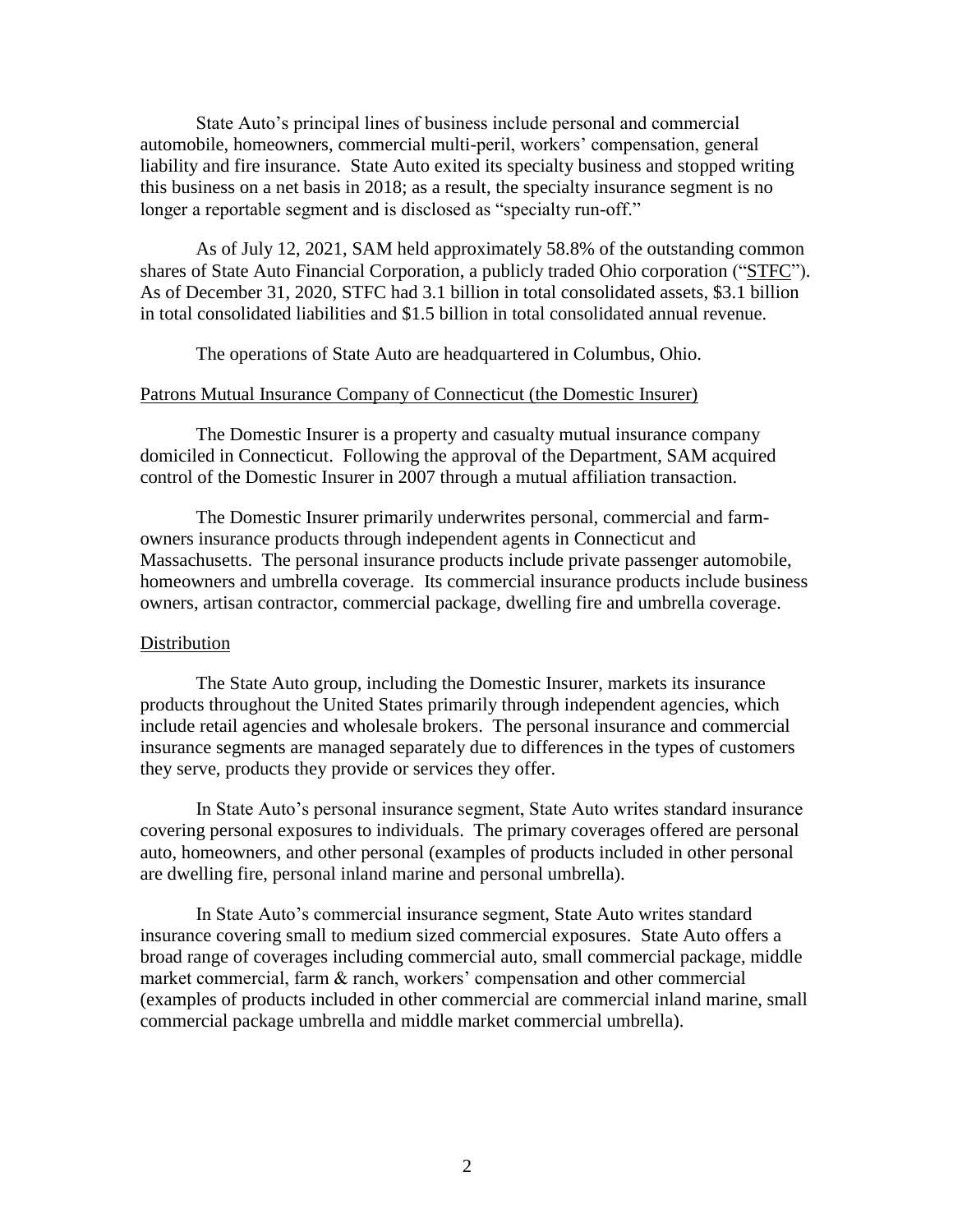#### Marketing

State Auto markets its personal and commercial insurance products in 33 states through approximately 3,400 independent agencies, including traditional retail agents, network agents and platform agents. State Auto strongly supports the independent agency system and believes its maintenance is essential to State Auto's present and future success. State Auto continually develops programs and procedures to enhance its agency relationships, including the following: interactions (virtual and in person when able) between senior management and agents; travel and virtual meetings by regional office staff to meet with agents in their home states; training opportunities; and incentives related to profit and growth.

## Management & Directors

While the Applicants have no present intention to change the day-to-day management of the business and operations of the Domestic Insurer, the Applicants intend to nominate a new slate of directors and appoint new executive officers of the Domestic Insurer effective as of or shortly after the Closing in order to align with the slate of directors and executive officers of the other insurance companies within the Liberty Mutual group of companies. The appointment of new directors of the Domestic Insurer will remain subject to the affirmative vote of the policyholders of the Domestic Insurer. A list setting forth the names and business addresses of the proposed directors and executive officers of the Domestic Insurer effective as of or shortly after the Closing is attached as Exhibit D-1 to the Form A.

While the Applicants have no present intention to change the day-to-day management of the business and operations of SAM, the current directors and executive officers of SAM will resign immediately prior to the Closing. Effective as of the Closing, new directors and executive officers of SAM will be appointed by the Applicants. Although the current executive officers of SAM will no longer serve as executive officers as of the Closing, it is currently anticipated that a number of SAM's current executive officers will hold leadership positions in the combined organization after the Closing. A list setting forth the names and business addresses of the proposed directors and executive officers of SAM effective as of the Closing is attached as Exhibit D-2 to the Form A.

## Inter-Company Agreements

## *Pooling Agreement*

The insurance companies in the State Auto group participate in a quota share reinsurance pooling arrangement under which SAM assumes premiums, losses and expenses from each of the remaining pool members and in turn cedes to certain members of the pool a specified portion of premiums, losses and expenses based on their respective pooling percentages. SAM then retains the balance of the pooled business.

LMIC and its US-domestic affiliated underwriting companies share the results of their respective underwriting activity pursuant to the Liberty Mutual Second Amended &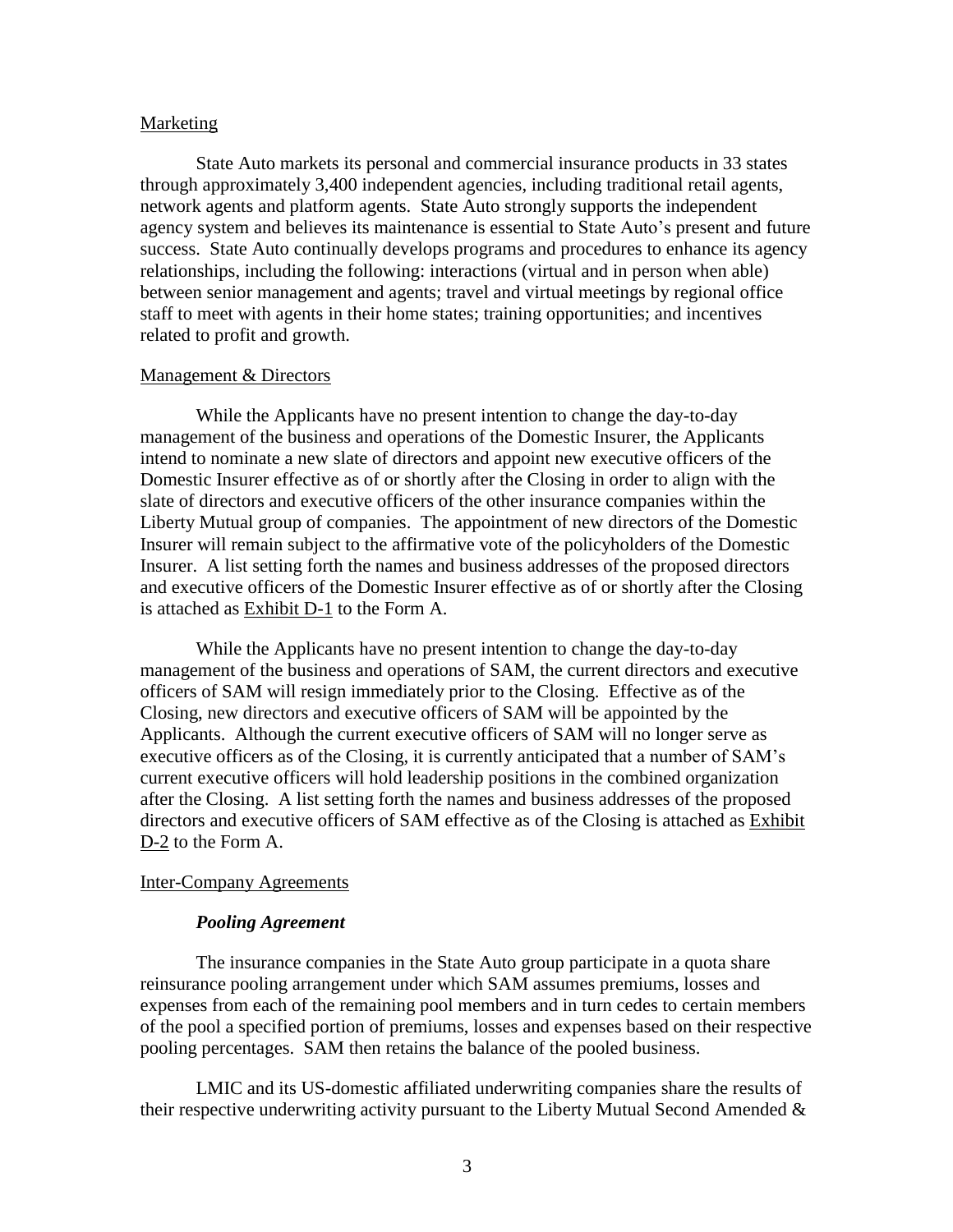Restated Inter-Company Reinsurance Agreement (the "Pooling Agreement"), an intercompany reinsurance pooling arrangement. LMIC is the pool leader. All of the pool members (other than LMIC) cede 100% of their underwriting activity to LMIC, net of third party reinsurance. LMIC in turn retrocedes 50% of the entirety of the pool's underwriting activity to the following five other pool members and retains the remaining 50%: Peerless Insurance Company, Liberty Mutual Fire Insurance Company, Employers Insurance Company of Wausau, The Ohio Casualty Insurance Company and Safeco Insurance Company of America.

Effective as of the date of the Closing, the Applicants intend to cause the Domestic Insurer to join the Pool by joining the Pooling Agreement via an amendment (the "Pooling Agreement Amendment"). The Applicants acknowledge that the Pooling Agreement Amendment will be subject to review by the Department pursuant to a Form D (Prior Notice of a Transaction) filing.

## *Other Inter-Company Agreements*

As part of the ongoing integration of the operations of Liberty Mutual's and State Auto's respective businesses, the Applicants anticipate terminating existing intercompany agreements within the State Auto group and intend to cause the Domestic Insurer to enter into new inter-company agreements, including the following agreements with a Liberty Mutual entity as the counterparty: (1) a Management Services Agreement to provide certain services to the Domestic Insurer; (2) an Investment Management Agreement to manage and invest certain assets on behalf of the Domestic Insurer; and (3) a Cash Management Agreement to administer certain short-term investments maturing within 365 days or less of purchase (collectively, the "Management Agreements"). The Management Agreements would be materially identical in form, subject to changes in investment guidelines, to management agreements entered into by a number of the Domestic Insurer's prospective affiliates within Liberty Mutual's holding company system and approved or non-disapproved by applicable insurance regulatory authorities including the Department. The Applicants acknowledge that the Management Agreements will be subject to review by the Department pursuant to one or more Form D (Prior Notice of a Transaction) filings.

In addition, LMHC's federal income tax return is consolidated with other affiliates in the federal income tax return of LMHC. The income allocation is subject to a written tax sharing agreement (the "Federal Tax Sharing Agreement") and allocation is based upon separate return calculations with credit applied for losses, as appropriate. Effective as of the date of the Closing, the Applicants plan to add the Domestic Insurer as a party to the Federal Tax Sharing Agreement. The Applicants acknowledge that the addition of the Domestic Insurer as a party to the Federal Tax Sharing Agreement Amendment will be subject to review by the Department pursuant to a Form D (Prior Notice of a Transaction) filing.